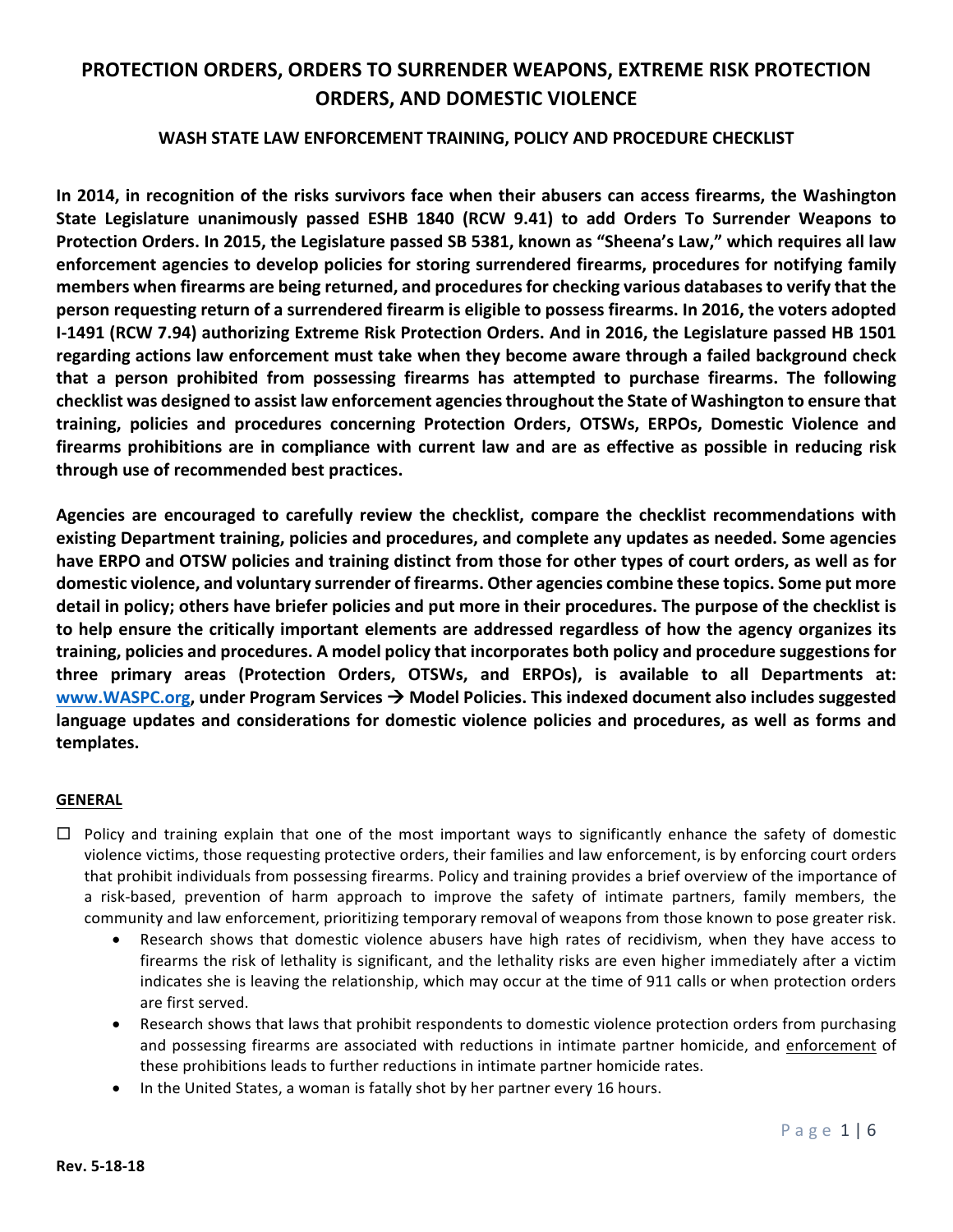## WASH STATE LAW ENFORCEMENT TRAINING, POLICY AND PROCEDURE CHECKLIST

- When a gun is present in a domestic violence situation, a woman is five times more likely to be murdered.
- In more than half of the domestic violence homicides in Washington State from 2006-2015, the defendant had previously been ordered to surrender firearms.
- Batterers also employ guns as tools of intimidation against their partners and children. An estimated 4.5 million women in the U.S. have, at one time, been threatened with a gun by an intimate partner.
- Exposure to domestic violence and firearms violence negatively impacts the well-being of children.
- $\Box$  Policy and training provide clear, legally sufficient definitions for those persons listed in court orders:
	- Family or Household Member
	- Intimate Partner
	- **Petitioner**
	- Protected Person
	- Respondent
	- Restrained Person
- $\Box$  Policy and training provide clear information about the following types of court orders. Information includes the types available, who may obtain, what the order prohibits, what constitutes a criminal violation of each order type and crime classifications, mandatory arrest situations with order violations, penalties for violations:
	- No Contact Order
	- Protection Order (DVPOs, SAPOs, VAPOs, Anti-Harassment, and Stalking; see: http://protectionorder.org )
	- **Ex Parte Protection Order**
	- Restraining Order
	- Order to Surrender Weapons
	- Extreme Risk Protection Order (ERPO)
	- **Fx Parte FRPO**

#### **INITIAL ENTRY OF COURT ORDERS**

- $\Box$  Policy establishes who has responsibility for entering court orders into State and Local databases.
- $\Box$  Policy provides language to ensure expediency of entering court orders, emphasizing that orders, including temporary orders, should be entered the same day they are received whenever possible, so that all law enforcement personnel are aware of them, that timely, accurate and complete entry is also important to ensure proper tracking of orders and to be able to work effectively inter-jurisdictionally.

#### **PREPARING ORDER FOR SERVICE**

- $\Box$  Policy and training explain the importance of understanding risk factors in domestic violence situations, that the risk of lethality to a Petitioner is heightened upon a Respondent's first notification of an order, and that timing of order service and any required surrender of weapons should be prioritized to occur as expediently as possible based on factors considered in the risk assessment. Factors that should be taken into consideration during the risk assessment include:
	- Prior incidents of assault (domestic violence and non-domestic violence)
	- Prior incidents of assault or threat against children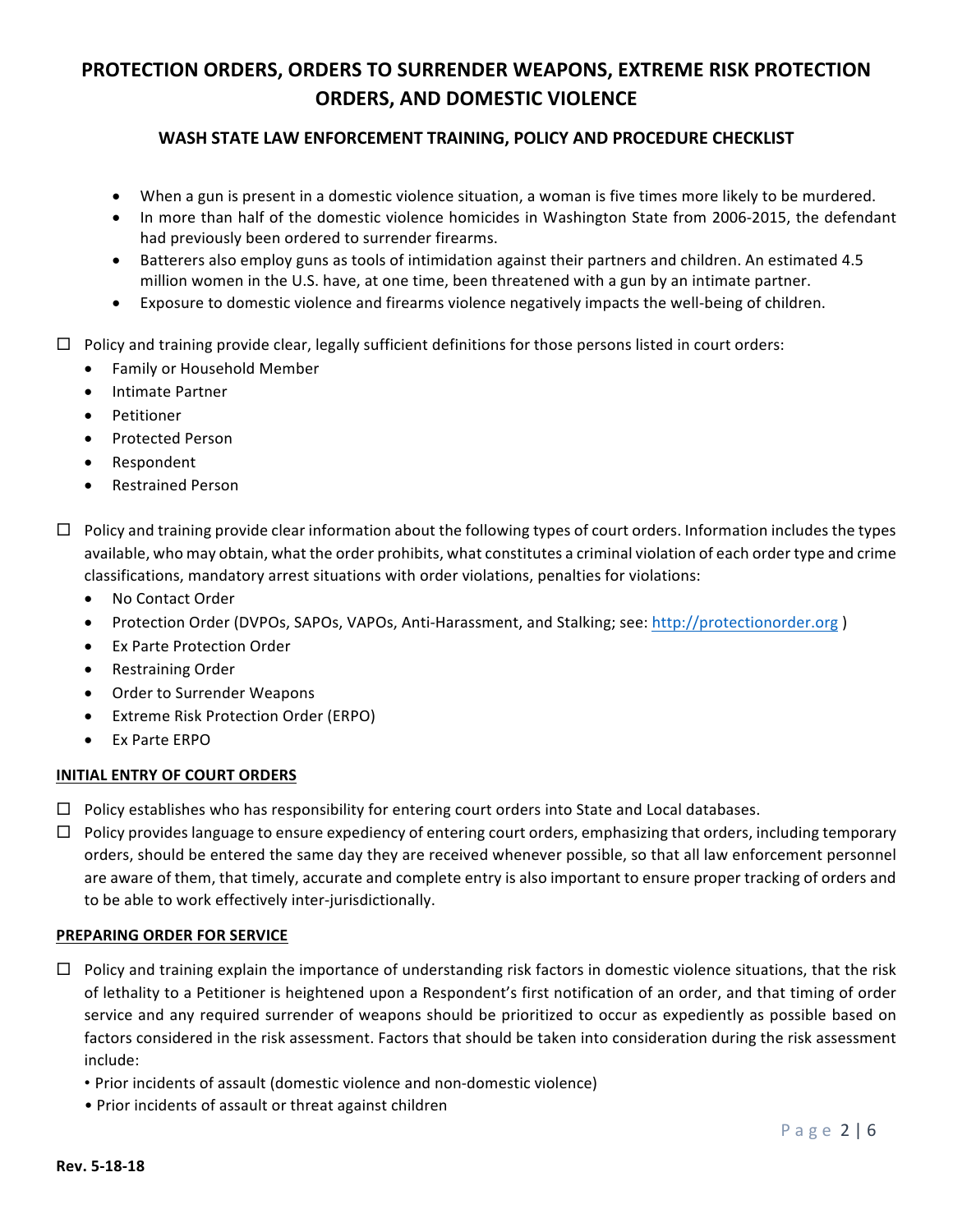## WASH STATE LAW ENFORCEMENT TRAINING, POLICY AND PROCEDURE CHECKLIST

- Prior incidents of assault against law enforcement
- Any type of physical violence, stalking or sexual harm toward victim
- Threat to harm or kill victim or others
- Conviction or arrest involving violent acts
- Presence of firearms or other dangerous weapons
- History of alcohol or substance abuse
- Violence against animals
- Behavioral crisis indicative of dangerousness to self and/or others including suicidality
- $\Box$  Policy establishes responsibility for creating a service packet for order-serving personnel.
- $\Box$  Policy provides clear direction to conduct research prior to service and inclusion of key information with the packet to help reduce risks associated with service:
	- Clear list of items to be included with information packet (for serving personnel only and not for release to the Respondent (such as the LEIS, which is never to be served on the Respondent)
	- Clear list of items to be served on the Respondent
- $\Box$  Policy requires supervisor to conduct a risk assessment prior to attempting order service:
	- Policy includes factors to be taken into consideration during the risk assessment.
	- Policy includes minimum staffing considerations for serving orders deemed to be high-risk.
- $\Box$  Policy provides instructions on what to do if a court order is not sufficient for service (such as incorrect address, wrong jurisdiction, missing expiration date, or unsigned.)
- $\Box$  Policy requires serving personnel to conduct a thorough review of the service packet prior to service.
- $\Box$  Policy establishes a high priority on serving the order in an expedited timeframe.

#### **SERVICE OF ORDERS**

- $\Box$  Policy and training explain the importance of reading the order and the Petition thoroughly, being cognizant of all firearms that the Respondent may possess or have access to, and making sure that all firearms are surrendered at the time the court order is served (that just like a No Contact Order or other type of order, the obligation to comply with the order is effective when the person is served.)
- $\Box$  Policy and training explain that every box on the Return of Service form must be marked for each document that was required to be served, including the separate boxes for OTSWs, or the court may find that the service was incomplete and will require further service, which causes delay in being able to enforce the court order.
- $\Box$  Policy and training emphasize that while the law allows for private individuals to serve orders, non-law enforcement service should be discouraged due to increased risk.
- $\Box$  Policy and training encourage ongoing attempts to complete order service and how to increase the likelihood of service as well as the number of attempts that should be made.
- $\Box$  Policy and training provide information about the importance of completing service within a specified timeframe to avoid the delay of court hearings (because that means the Respondent has continued access to any firearms.)
- $\Box$  Policy and training instruct serving personnel to document each attempt of service, any attempts by the Respondent to avoid service, along with any observations about the presence of firearms, concerns about the Respondent's behavior or assertions of non-possession contrary to other information, of which the court should be aware.
- $\Box$  Policy and training provide instructions to separate Respondents from Protected Persons during service whenever possible.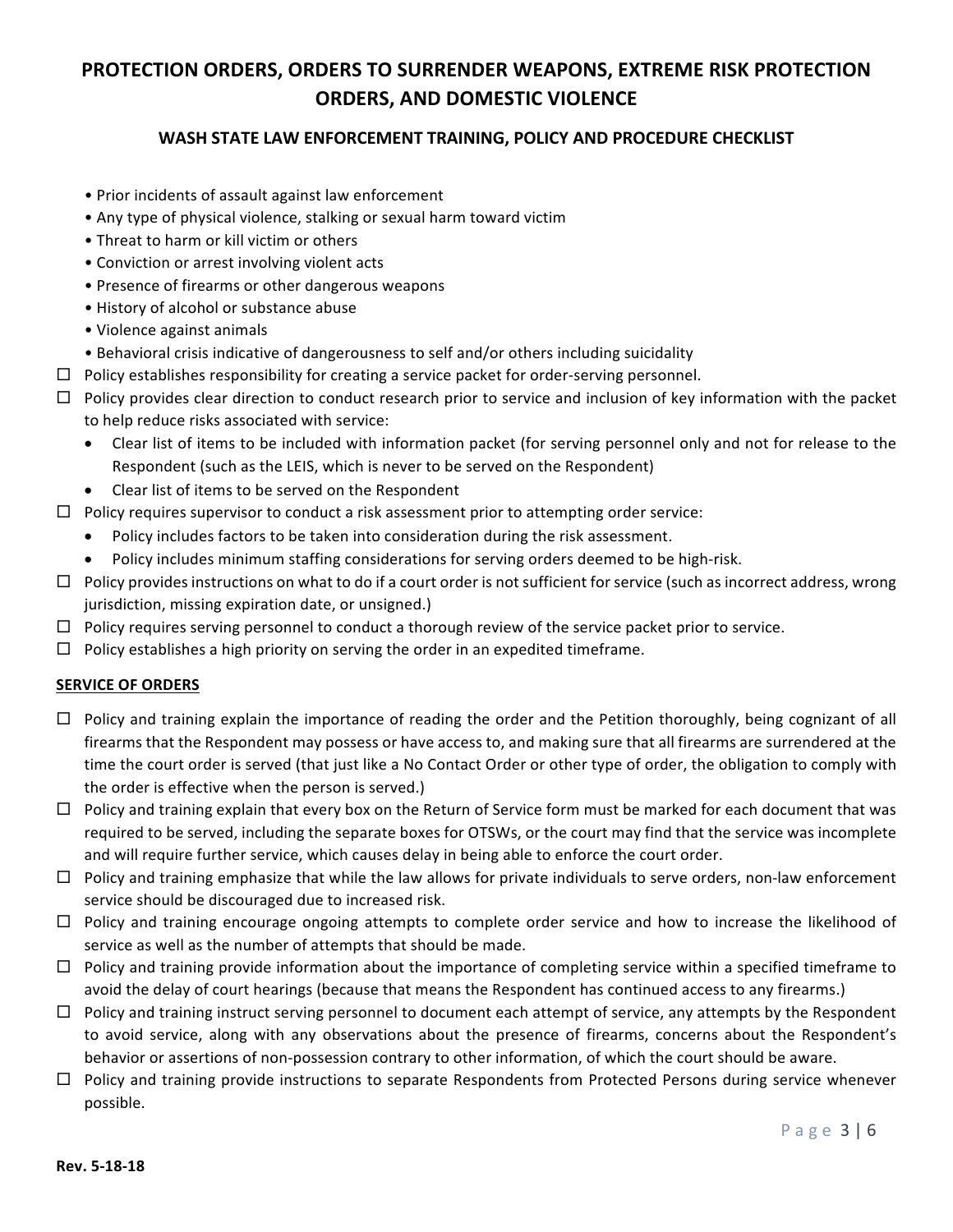## WASH STATE LAW ENFORCEMENT TRAINING, POLICY AND PROCEDURE CHECKLIST

- $\Box$  Policy and training provide instruction on how personnel should take reasonable steps to help safeguard the Protected Person.
- $\Box$  Policy and training provide direction for handling expired orders.
- $\Box$  Policy and training direct personnel to notify the Petitioner when an order cannot be served, since that may affect the safety of the Petitioner and any children.
- $\Box$  Policy and training provide instructions for specific items to serve on the Respondent. Instructions include proper documentation of service.
- $\Box$  Policy and training provide instructions on what to do when attempts at service are not successful.

### **ORDERS TO SURRENDER WEAPONS (OTSW)**

- $\Box$  Policy and training direct assigned personnel to verify all firearms from any available information (including police reports leading to the order, information in the petition about firearms, CPL information, additional information the Petitioner may have about the number, type and location of firearms), and explain that while the Petition or order may not have details about *all* weapons, an OTSW requires that the Respondent not purchase, possess or have custody or control of *any* weapon, so personnel should also ask the victim separately for ALL firearms to which a Respondent has access to or is in possession of, in addition to any firearms specifically listed in the order.
- $\Box$  Policy and training explain that personnel should not share any list of Respondent's firearms with the Respondent unless asking about a firearm that has not been turned over *after* the Respondent has relinquished their firearms (so as to not limit the firearms surrendered, since there are often more in the Respondent's possession than law enforcement knows about.)
- $\Box$  Policy and training provide instructions to personnel to ADVISE the Respondent when serving an OTSW that the court has ordered that all firearms in his or her custody, control, or possession, and any CPL, must be immediately temporarily *turned* over to law enforcement for safe-keeping; that this is a temporary court order, law enforcement will retain the firearms for safe-keeping, and the Respondent can contest it at the hearing.
- $\Box$  Policy and training provide instructions on what to do when a Respondent denies possession of firearm(s).
- $\Box$  Policy and training provide instructions to personnel for when a Respondent reports that his/her firearms were transferred to another party or sold (which is a violation of a court order if it occurs after service.)
- $\Box$  Policy and training instruct serving personnel on when to ask for consent to search a Respondent's residence or vehicle.
- $\Box$  Policy and training provide information about applying for search warrants in certain situations.
- $\Box$  Policy and training instruct serving personnel to take possession of all firearms that are surrendered, are in plain view, or are discovered pursuant to a lawful search.
- $\Box$  Policy directs personnel to provide the Respondent with a receipt for all surrendered firearms, and to file the receipt and the completed form called "Proof of Surrender" (not the form called "Declaration of Non-Surrender") with the court within 72 hours after the service of the order.

#### **REFUSAL TO SURRENDER WEAPONS**

 $\Box$  Policy and training provide guidance and instructions to personnel on what to do when a Respondent refuses to surrender weapons.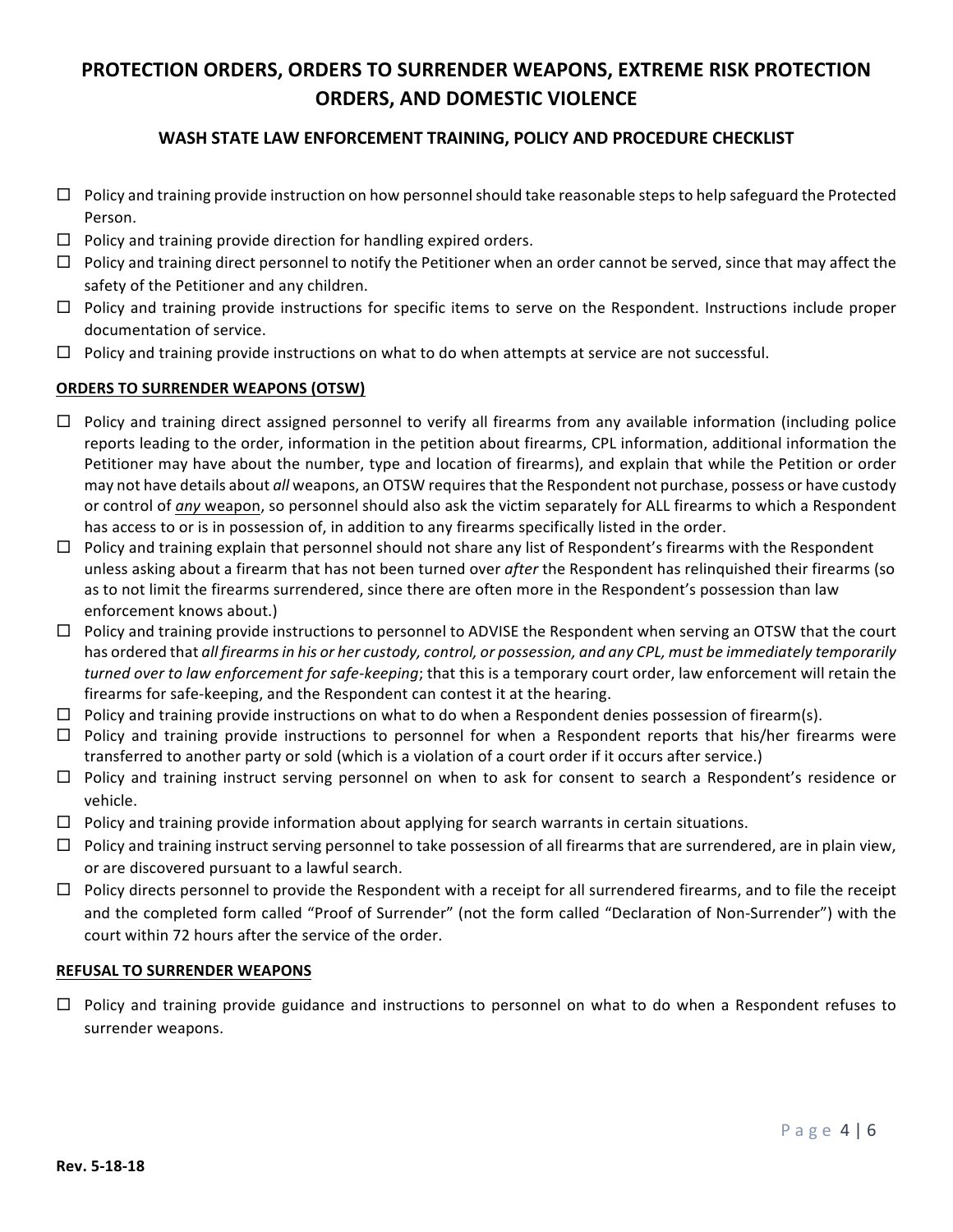## WASH STATE LAW ENFORCEMENT TRAINING, POLICY AND PROCEDURE CHECKLIST

#### **EXTREME RISK PROTECTION ORDERS**

- $\Box$  Policy and training provide a brief overview that ERPOs are an additional tool to temporarily prevent individuals who are at high risk of harming themselves or others from possessing or accessing firearms, without law enforcement having to arrest or civilly commit that person; that unlike other types of protection orders, family, household members, and police agencies may petition the court for an ERPO; and that proceeding quickly to obtain an ERPO and remove access to firearms is important given the nature of the risk.
- $\Box$  Policy and training provide clear guidance on when Department personnel can file for an Extreme Risk Protection Order.
- $\Box$  Policy and training provide clear procedures for Department personnel on how to complete an ERPO petition, including required information and documentation, as well as utilizing the Law Enforcement Addendum (LEA) to the Petition, which is for law enforcement Petitioners only. (The Addendum can offer the court a more complete picture of the Respondent and history than may otherwise be included in the Petition because the Petition is also designed for use by family and household members.)
- $\Box$  Policy and training provide clarification as to court(s) of jurisdiction (e.g. municipal, district, superior) for filing ERPO and Ex Parte ERPO Petitions.
- $\Box$  Policy and training provide information about processes utilized by court for ERPO and Ex Parte ERPO Petitions (e.g. hearing, in-session, in-person testimony, etc.).
- $\Box$  Policy and training provide instruction on how to handle a situation with an ERPO where there is a refusal to relinquish the firearm(s) or denial of access, possession or control of any firearms contrary to information.
- $\Box$  Policy and training provide instruction on how to handle access to firearms owned or possessed by others in the household, so that they understand both they and the Respondent may be subject to enforcement if access is allowed.
- $\Box$  Policy and training provide information about how to obtain, process, and serve any subsequent search warrants issued by a court following a review of non-surrender with an ERPO.

### **SURRENDER, STORAGE AND RETURN OF FIREARMS**

- $\Box$  Policy emphasizes the importance of making voluntary surrender of firearms as easy and as immediate as possible to reduce risk of ongoing possession or access to firearms and states that Department will accept and document surrendered firearms regardless of where a Respondent resides.
- $\Box$  Policy requires personnel to record as soon as possible in the appropriate database which firearms were surrendered and when, to ensure that verification of compliance with the Court Order can be determined.
- $\Box$  Policy sets forth procedures on how a Respondent may surrender firearms, minimizing delay and difficulty.
- $\Box$  Policy establishes that surrendered firearms and CPLs will be stored for safekeeping (using the Respondent's name or the name of the person who turned them in, with the OTSW/ERPO number, so that compliance can be verified.)
- $\Box$  Policy explains that firearms are stored with the expectation that if possession is again permitted, the firearms will be returned in the same condition.
- $\Box$  Policy establishes criteria that must be met and best practices for records search to ensure the owner is not a prohibited possessor prior the release or return of any surrendered firearms.
- $\Box$  Policy requires timely notification of the Protected Person of surrendered firearms to be returned (and the Petitioner, if different) so that there is an opportunity to provide current or additional information to the court about ongoing risk of harm prior to return.